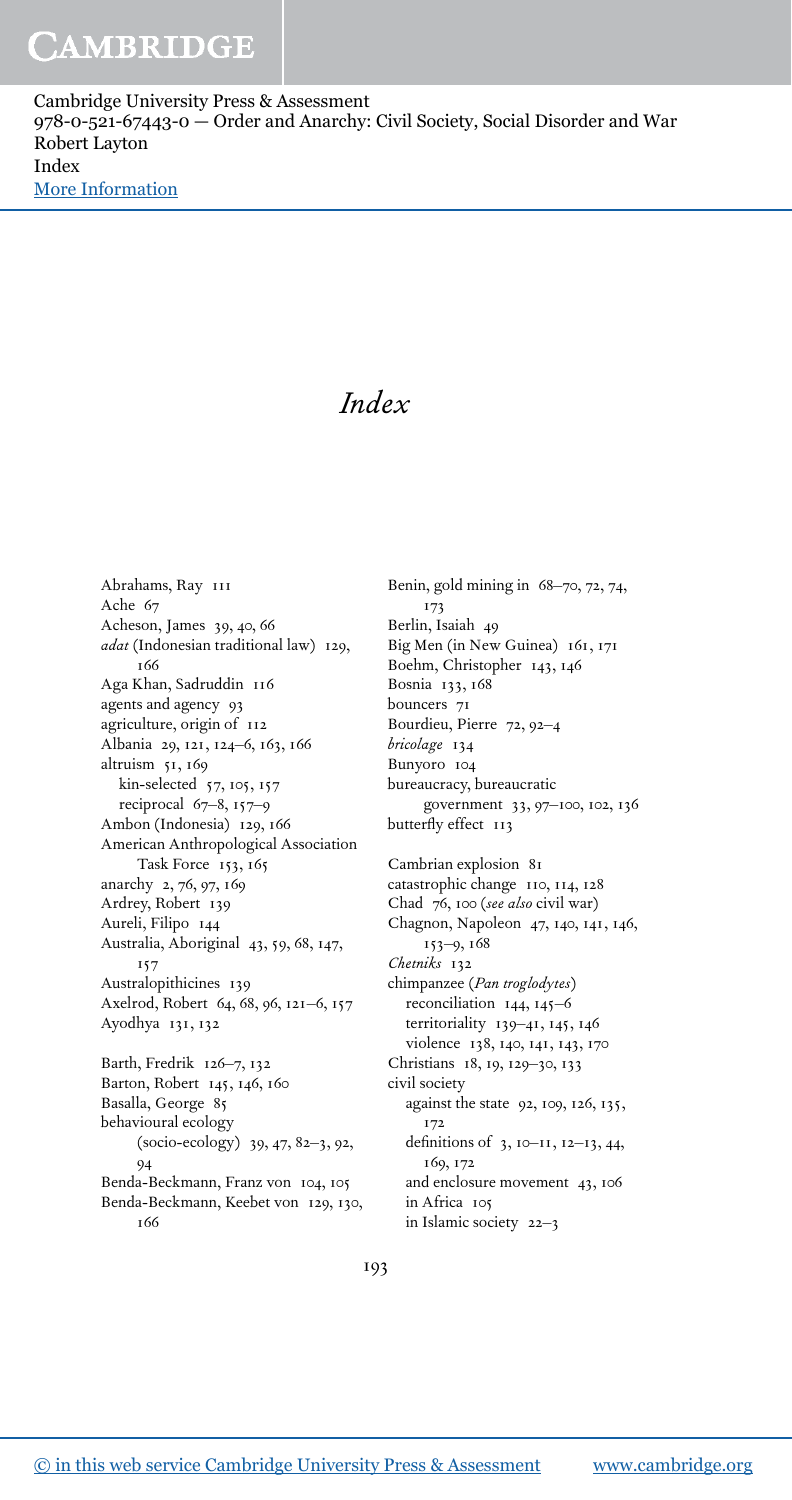Cambridge University Press & Assessment 978-0-521-67443-0 — Order and Anarchy: Civil Society, Social Disorder and War Robert Layton Index [More Information](www.cambridge.org/9780521674430)

civil society (*cont.*) in Middle Ages 20, 34, 41 in stateless societies 159, 161 (*see also* Inuit) civil war 96, 120, 173 Chad 115, 116, 167 Indonesia 129 Sierra Leone 100, 120 Somalia 119, 122–4 Sudan 107–8 clan 21, 122–4, 135 (*see also* descent groups; lineage) co-evolution 81, 113 collective farms 88 colonial states 99–100, 104, 129 command economy 90 common land (*see* property, collective; 'Tragedy of the Commons') Comte, Auguste 30 conflict, regulation of 147–8, 166 Conway Morris, Simon 81, 86, 151 co-operation 52, 68 among kin 56, 61 defection from 43, 106 (*see also* Prisoner's Dilemma) enforcement of 72, 73–4 evolution of 61–6, 76, 78, 84 co-operatives, producer 88–90, 112 Cosmides, Lida 83, 149–50, 151 cousins, cross and parallel 59, 158-9 Croatia 18–19, 132 Darwin, Charles 5, 30, 87, 170 Darwinian evolution (*see* evolution, Darwinian) Dawkins, Richard 81, 85 Denich, Bette 33, 117–18, 132 Dependency Theory 78 descent groups 21, 56, 59, 61 (*see also* clan; lineage) Duffield, Mark 78, 101, 106, 108, 114, 116 Durham, William 85–6 Durkheim, Emile 48–9 culture is learned 83

## 194 *Index*

on properties of social systems 50, 92, 150 on suicide 151, 170 Dyson-Hudson, Rada 39, 121 Elster, John 85 emergent properties (of systems) 48, 78 enclosure movement 37–8, 41–3, 103, 106 Enlightenment (European) 4, 8, 24, 49 epidemic model (for spread of culture traits) 85, 86, 87 ethnicity, ethnic identity 34, 68, 109, 112, 126–8, 135 evolution, social Darwinian 49–50, 56, 79–80, 84 progressive 14, 26, 30, 76 evolutionary economics 82–3, 109 evolutionary psychology 7, 83, 149 Ferguson, Adam 26–32, 36, 46, 51, 169, 171 Ferguson, Brian 109, 114 feud 53, 121, 163 Fischer, Michael 150, 153 fitness landscape biological 6, 80, 82, 111 social 76, 87, 94, 95, 109, 134 (*see also* evolutionary economics) Foucault, Michel 49 France, village society 11-12, 20, 34, 73, 89 free-riders 40, 65, 88, 106, 158 detection of  $71, 72, 73$ and social disorder 159, 169 functionalism 50 Gamble, Clive 145 game theory 40 (*see also* zero- and non-zero-sum games) integrating social and biological theory 61, 79 limitations of 75, 93, 134

predicting end of co-operation 96,

158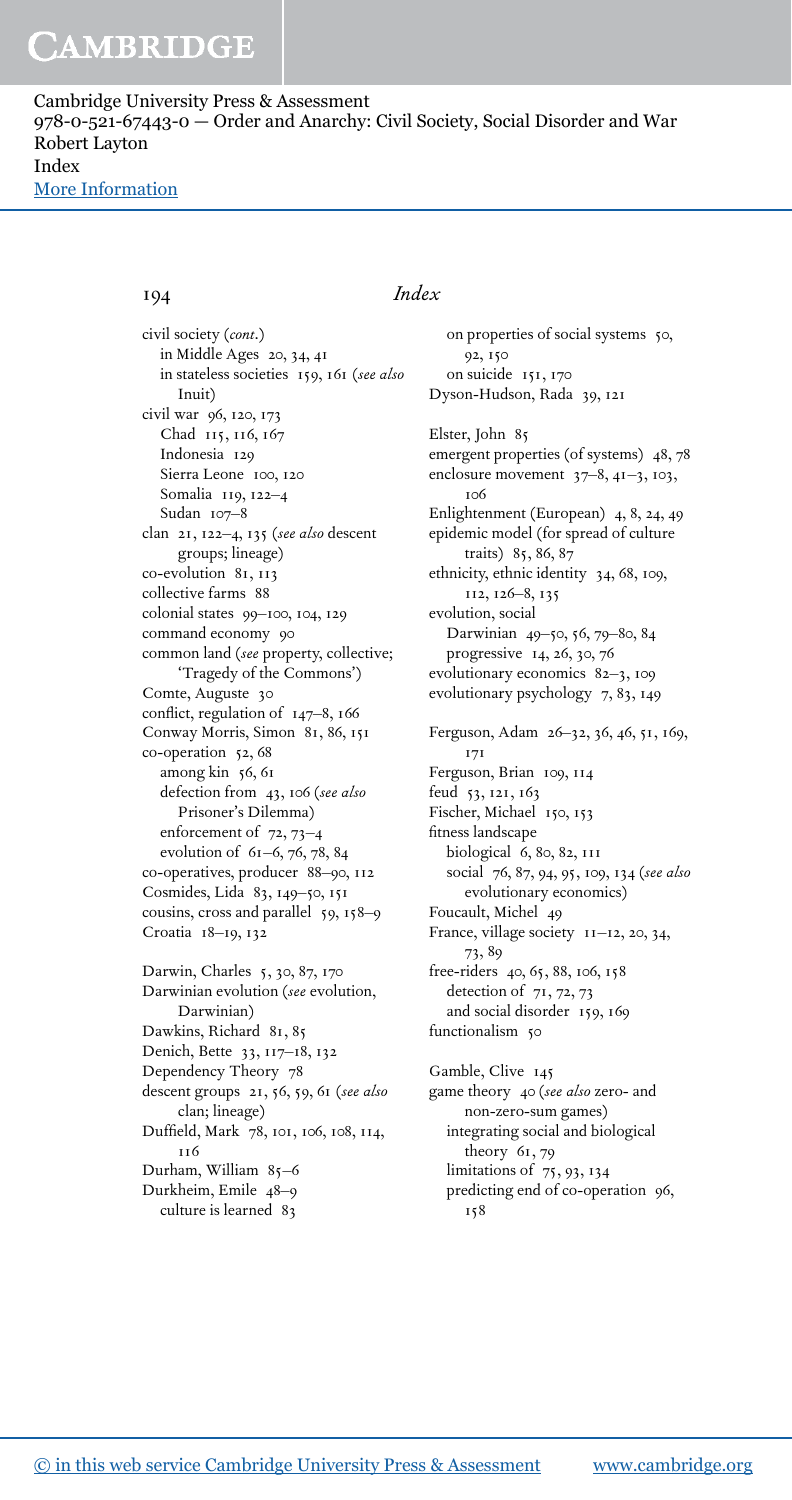## **CAMBRIDGE**

Cambridge University Press & Assessment 978-0-521-67443-0 — Order and Anarchy: Civil Society, Social Disorder and War Robert Layton Index [More Information](www.cambridge.org/9780521674430)

> Geertz, Clifford 83, 150 Gellner, Ernest civil society and market economy 9, 20, 43, 104 defining civil society 12–13 pre-modern civil society 22, 74, 172 genes, 'selfish' 80, 82 geological revolution 4 Ghana 106 Giddens, Anthony 4, 75, 77, 83, 92–4, 124 gift exchange 65 global economy 74, 79, 83, 136, 173 globalisation 96, 103 gold rush, Johannesburg 53–5, 66, 68, 72, 75, 76 Gombe 140–1 Goodall, Jane 139 Goody, Jack 13, 14, 111 Gouldner, Alvin 10, 41 government, traditional 33, 98 bureaucratic (*see* bureaucracy) Green Revolution 86 group selection 50–1, 157 habitus 72 Hamilton, William 56–8, 61, 67, 105 Hann, Chris 14, 23, 90 Hardin, Garrett 38, 40, 47, 103 Helbling, Jürg 152, 158 Hill, Christopher 36 Hindu nationalism 117, 128, 132 Hobbes, Thomas 24–5, 46, 69, 168 Hobsbawm, Eric 128, 134 Hoebel, E. Adamson 53 Holocaust 119 horticultural societies 159 Hungary 90, 110, 112 hunter-gatherers 7, 49, 60, 84, 144, 145–6, 160 (*see also* Ache; Australia, Aboriginal; Inuit; !Kung; territoriality, northwest coast; war, on northwest coast of

> > North America)

## *Index* 195

inclusive fitness 58, 105 India 103, 109, 117, 120, 131–2 Indonesia 129–31 (*see also* Ambon) Industrial Revolution 82, 106 infanticide 156 International Monetary Fund 102 Inuit 52–3, 74 Iroquois Confederacy 29–30, 61 Kachin 111, 112, 114 *kanun* (Albanian law code) 125–6 Kaplan, Robert 115–16, 120, 136, 138 Karimojong 40 Kauffman, Stuart 81, 86, 111, 151 Kemp, Sam 54–5 Kenya 108, 124 Kingston-Mann, Ester 43, 105 kin selection (*see* altruism) kinship 56, 109, 121–6, 135, 170 fictive 58, 68 Kropotkin, Peter 2, 35, 135 Kumar, Krishan 15 !Kung (Ju/'hoansi) 21, 29, 59, 165, 166 law (*see adat*; Inuit; *kanun*) Leach, Edmund 111 Lee, Richard 21, 165 Lessinger, Johanna 103, 117, 131 Levellers 36 Lévi-Strauss, Claude 120, 134 Lewis, Ioan 123 lineage 105, 121–2, 125, 143, 146 (*see also* clan; descent groups) Lloyd, William 38 Locke, John 25–9, 47, 65, 69, 91, 169, 171–2 'loose molecules' (unemployed young men) 96, 116–18, 136 Lorenz, Konrad 139 lotteries 73

Mahale 141 Malinowski, Bronislaw 50 Marx, Karl 33, 82 Maschner, Herbert 147, 161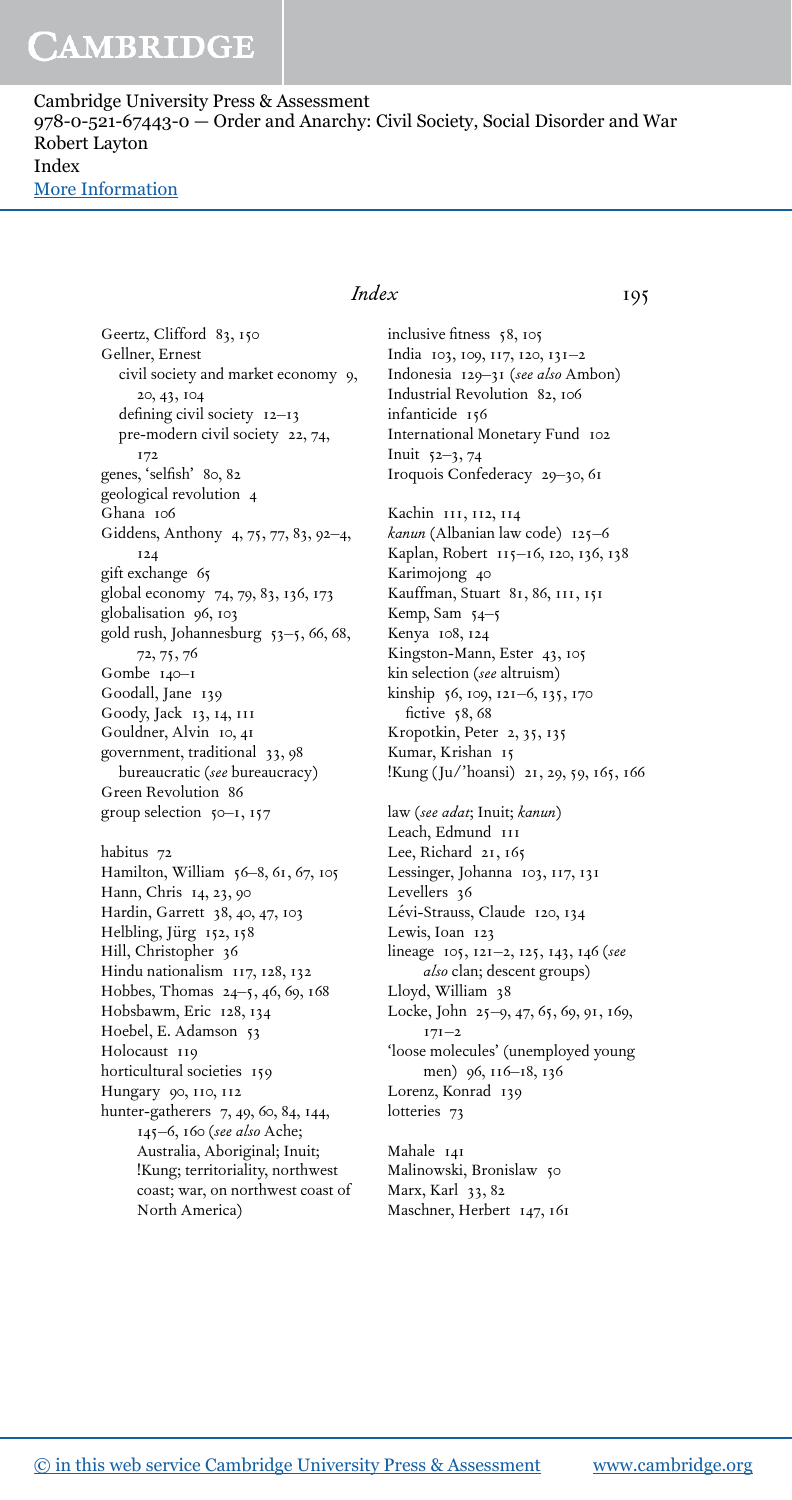# **CAMBRIDGE**

Cambridge University Press & Assessment 978-0-521-67443-0 — Order and Anarchy: Civil Society, Social Disorder and War Robert Layton Index [More Information](www.cambridge.org/9780521674430)

Maynard-Smith, John 79 McAdam, Douglas 114, 118, 131 McCay, Bonnie 39, 40, 66 McGuire, Randall 44, 148 memes 85 Mexico 107, 108 Migdal, Joel 104, 112, 113 Miller, Jonathan 143 *mir* (Russian village commune) 43, 105 modernity (modernism) 19, 32 Morgenstern, Oskar 61–2, 75 Mormons 88, 112 Muslims 103, 128, 129–30, 131–2, 133, 168 mutual aid 68, 95, 118, 127 Nasar, Sylvia 62, 63, 64 Nash, John 63, 64 Nash equilibrium 63, 168 natural human condition 27, 47 (*see also* state of nature) Neel, James 148, 149 Nelson, Richard 22, 82–3 networks, social 145, 146 Neumann, John von 61–2, 75 NGOs 114 Nigeria 100 night time economy 70–1, 74, 76 Nishida, Toshisada 139 Nuer 21, 107, 108, 121, 122, 143 open field system 35, 37 Ostrom, Elinor 39, 40, 66 Parsons, Talcott 50 pastoralists, nomadic 61, 122 patronage 100, 109 peace negotiation 163, 167, 168, 171 Peterson, Dale 138, 140-3, 152, 163, 165 pied wagtails (*Motacilla alba yarrelli*) 139 Poland 17, 19 population density 116, 156, 157, 162 primordial relationships 17, 33, 41, 113,

### 196 *Index*

Prisoner's Dilemma 35, 63–5, 68, 94, 118, 120, 135, 152 privatisation 96, 104, 105, 107–8, 136, 164, 173 property collective 31, 40, 41, 66, 72, 105, 125 individual ownership of 25, 29, 38, 104 Prussia 49 Pueblo (Native American) society 44, 148 Radcliffe-Brown, Alfred 50, 92 rain forest, value of 86 Rao, Nandini and Rammanohar Reddy 128, 131 rational action and adaptation 79 Red Queen (model of co-evolution) 81, 113 'release from proximity' 145 Renfrew, Colin  $111-12$ Reyna, Stephen 76, 100, 110, 115, 116, 167 Richards, Paul 100, 108, 116, 120 Rights of Man 36 Rodseth, Lars 145 rotas 73 Rousseau, Jean-Jacques 25 Russia 10, 108, 118, 164 (*see also mir*) Rwanda 108, 117, 128, 132, 171 Sahlins, Marshall 59 Sarakatsani 58 Schlee, Günter 21, 115, 122, 124, 134 Schwandner-Sievers, Stephanie 125, 163, 166 Scott, James 86 scrounging 66 (*see also* free-riders) sea level (post-glacial) 147, 157 self-help 53 self-interest as incentive to social relations 32, 78, 84, 91, 169, 172 in market economy 82

126